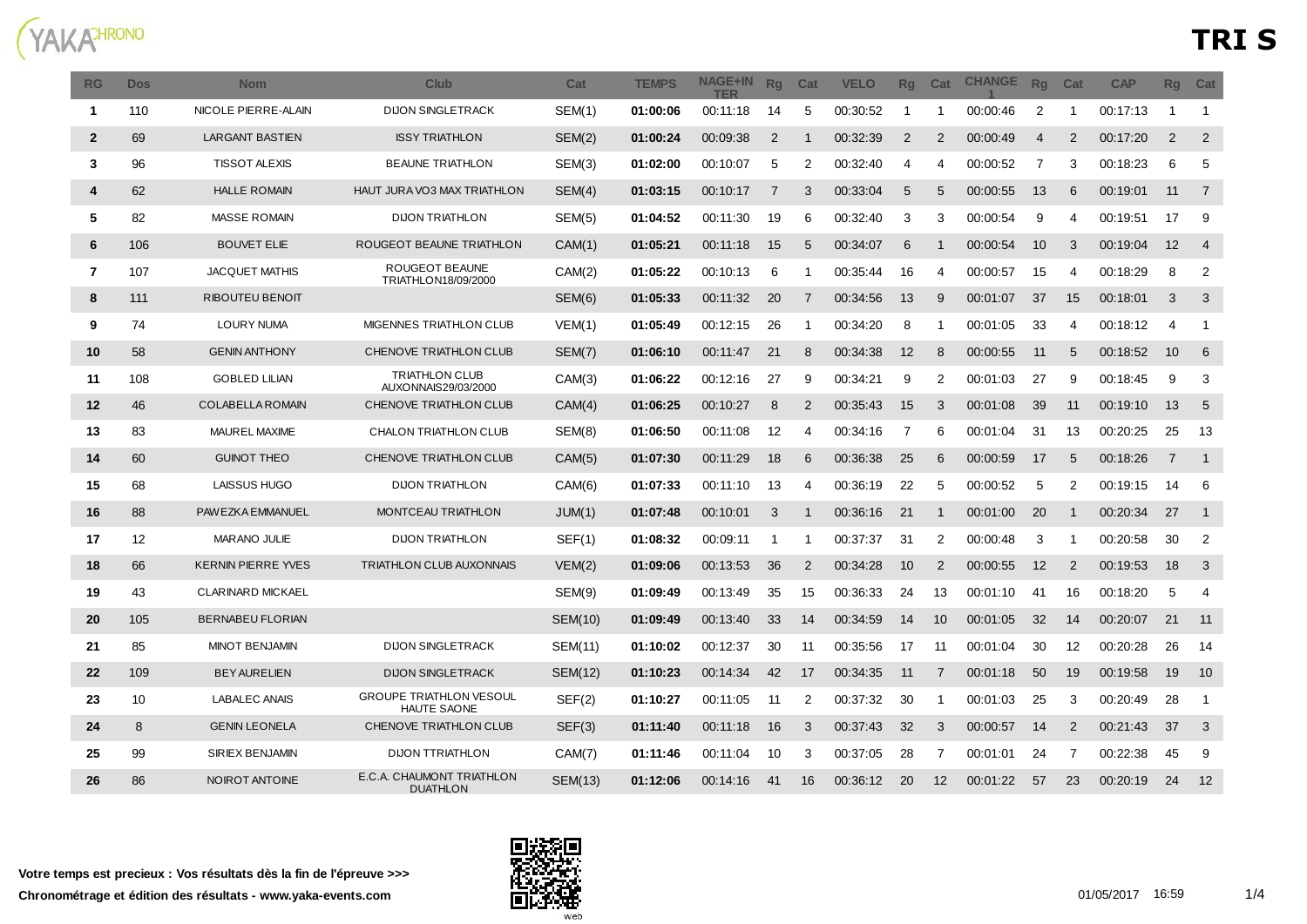

| RG | <b>Dos</b>   | <b>Nom</b>                   | <b>Club</b>                                  | Cat            | <b>TEMPS</b> | <b>NAGE+IN</b><br>TFR | Rq             | Cat            | <b>VELO</b> | <b>Rq</b> | Cat            | <b>CHANGE</b> | <b>Ra</b> | Cat            | <b>CAP</b> | Rg | Cat            |
|----|--------------|------------------------------|----------------------------------------------|----------------|--------------|-----------------------|----------------|----------------|-------------|-----------|----------------|---------------|-----------|----------------|------------|----|----------------|
| 27 | 113          | KOT STEPHANE                 | <b>TRIATHLON CLUB</b><br>AUXONNAIS29/03/2000 | VEM(3)         | 01:12:50     | 00:14:48              | 45             | 7              | 00:36:56    | 27        | 7              | 00:00:53      | 8         | 1              | 00:20:16   | 22 | $\overline{4}$ |
| 28 | 97           | <b>CARREAU LIONEL</b>        | <b>MIGENNES TRIATHLON</b>                    | JUM(2)         | 01:13:10     | 00:12:23              | 28             | 2              | 00:37:46    | 33        | $\overline{2}$ | 00:01:06      | 35        | $\overline{2}$ | 00:21:58   | 39 | $\overline{2}$ |
| 29 | 65           | HUGOT CHRISTOPHE             | <b>TRIATHLON CLUB AUXONNAIS</b>              | VEM(4)         | 01:13:15     | 00:14:10              | 39             | 5              | 00:36:41    | 26        | -6             | 00:01:07      | 36        | 5              | 00:21:20   | 34 | 6              |
| 30 | 11           | <b>LEQUIN LUDIVINE</b>       | <b>MONTCEAU TRIATHLON</b>                    | CAF(1)         | 01:13:30     | 00:10:53              | 9              | $\overline{2}$ | 00:39:38    | 43        | -1             | 00:00:52      | 6         | 1              | 00:22:09   | 40 | $\overline{1}$ |
| 31 | 56           | <b>FICHET NICOLAS</b>        | <b>MONTCEAU TRIATHLON</b>                    | SEM(14)        | 01:13:38     | 00.12.44              | -31            | 12             | 00:38:27    | 37        | 16             | 00:01:12      | 43        | 17             | 00:21:19   | 33 | -17            |
| 32 | 114          | <b>LANNI THOMAS</b>          | <b>TRIATHLON CLUB</b><br>AUXONNAIS07/04/1986 | <b>SEM(15)</b> | 01:13:44     | 00:15:16              | 46             | 19             | 00:38:07    | 36        | 15             | 00:00:59      | 18        | 8              | 00:19:24   | 16 | 8              |
| 33 | 38           | <b>BOUCHOT OLIVIER</b>       | <b>AUTUN TRIATHLON</b>                       | VEM(5)         | 01:13:50     | 00:14:46              | 44             | 6              | 00:36:06    | 18        | 3              | 00:01:03      | 28        | 3              | 00:21:57   | 38 | 8              |
| 34 | 91           | <b>QUERU CYRIL</b>           | <b>DIJON SINGLETRACK</b>                     | VEM(6)         | 01:14:50     | 00:13:56              | 38             | 4              | 00:36:26    | 23        | 5              | 00:01:29      | 65        | 15             | 00:23:02   | 49 | 10             |
| 35 | 42           | <b>CHARLES JEAN-PAUL</b>     |                                              | VEM(7)         | 01:15:04     | 00:13:56              | 37             | 3              | 00:36:06    | 19        | $\Delta$       | 00:01:54      | 77        | 19             | 00:23:09   | 53 | 11             |
| 36 | 22           | <b>DUCARME ANTOINE</b>       | <b>DIJON TRIATHLON</b>                       | CAM(8)         | 01:15:08     | 00:11:53              | 22             | $\overline{7}$ | 00:42:14    | 58        | 10             | 00:01:03      | 26        | 8              | 00:20:01   | 20 | $\overline{7}$ |
| 37 | 54           | <b>EUZENAT CHARLY</b>        | CHALON TRIATHLON CLUB                        | SEM(16)        | 01:15:54     | 00:13:36              | 32             | 13             | 00:37:51    | 35        | 14             | 00:01:25      | 62        | 25             | 00:23:05   | 51 | 25             |
| 38 | 61           | <b>GUINOT THIERRY</b>        | CHENOVE TRIATHLON CLUB                       | VEM(8)         | 01:16:08     | 00:15:49              | 49             | 9              | 00:37:29    | 29        | 8              | 00:01:15      | 47        | 7              | 00:21:37   | 36 | $\overline{7}$ |
| 39 | 104          | <b>GUILLAUME OLIVIER</b>     | <b>AUTUN TRIATHLON</b>                       | VEM(9)         | 01:16:55     | 00:18:36              | 64             | 15             | 00:37:46    | 34        | 9              | 00:01:12      | 44        | 6              | 00:19:24   | 15 | $\overline{2}$ |
| 40 | 80           | <b>MARY BENJAMIN</b>         | <b>DIJON TRIATHLON</b>                       | JUM(3)         | 01:17:19     | 00:13:43              | 34             | 3              | 00:39:26    | 42        | -3             | 00:01:16      | 48        | 3              | 00:22:56   | 47 | 3              |
| 41 | 49           | DE VILLEMEREUIL GUILLAUME    | CHENOVE TRIATHLON CLUB                       | SEM(17)        | 01:17:24     | 00:12:01              | 24             | 9              | 00:42:07    | 56        | 24             | 00:01:04      | 29        | 11             | 00:22:14   | 41 | 19             |
| 42 | 72           | LOPEZ HUGO                   | <b>DIJON TRIATHLON</b>                       | CAM(9)         | 01:17:30     | 00:11:59              | 23             | 8              | 00.41.14    | 52        | -9             | 00:01:13      | 45        | 12             | 00:23:07   | 52 | 10             |
| 43 | 78           | MAMES BERTRAND               | MIGENNES TRIATHLON CLUB                      | SEM(18)        | 01:18:00     | 00:17:35              | 61             | 24             | 00:38:28    | 38        | 17             | 00:00:57      | 16        | 7              | 00:21:03   | 31 | 16             |
| 44 | 112          | <b>GASNIER BENJAMIN</b>      | <b>MACTRI</b>                                | SEM(19)        | 01:18:36     | 00.14.38              | 43             | 18             | 00.41:34    | 53        | 22             | 00:01:32      | 67        | 27             | 00:20:54   | 29 | 15             |
| 45 | 47           | <b>COLIN PHILIPPE</b>        | CHENOVE TRIATHLON CLUB                       | VEM(10)        | 01:18:45     | 00:15:33              | 47             | 8              | 00:38:33    | 39        | 10             | 00:01:22      | 53        | 9              | 00:23:20   | 57 | 14             |
| 46 | $\mathbf{1}$ | <b>LACROIS SAMPER SOLENE</b> |                                              | CAF(2)         | 01:19:25     | 00:10:04              | $\overline{4}$ | 1              | 00:43:07    | 62        | $\overline{2}$ | 00:01:00      | 19        | 2              | 00:25:16   | 70 | $\overline{2}$ |
| 47 | 81           | MASSARD OLIVIER              | <b>AUTUN TRIATHLON</b>                       | VEM(11)        | 01:20:26     | 00:17:15              | 56             | 12             | 00:39:15    | 40        | -11            | 00:01:22      | 54        | 10             | 00:22:37   | 44 | 9              |
| 48 | 5            | <b>DUCARME JULIE</b>         | <b>DIJON TRIATHLON</b>                       | JUF(1)         | 01:21:09     | 00:12:31              | 29             | 1              | 00:43:11    | 63        | $\overline{2}$ | 00:01:11      | 42        | 1              | 00:24:18   | 64 | $\overline{1}$ |
| 49 | 93           | SANCHEZ MAXIME               |                                              | SEM(20)        | 01:21:49     | 00.17.24              | 57             | 22             | 00:40:12    | 45        | 19             | 00:01:43      | 71        | 30             | 00:22:33   | 43 | -21            |
| 50 | 59           | <b>GLEZ SOLAN</b>            | <b>NEVERS TRIATHLON</b>                      | CAM(10)        | 01:21:56     | 00:19:07              | 66             | 13             | 00:41:11    | 50        | 8              | 00:01:25      | 59        | 14             | 00:20:16   | 23 | 8              |
| 51 | 37           | <b>BILLIER THOMAS</b>        | <b>AUTUN TRIATHLON</b>                       | SEM(21)        | 01:21:59     | 00:16:36              | 51             | 21             | 00:41:45    | 54        | 23             | 00:01:25      | 60        | 24             | 00:22:15   | 42 | 20             |
| 52 | 70           | <b>LAURENT JOHANN</b>        |                                              | <b>SEM(22)</b> | 01:22:12     | 00:12:03              | 25             | 10             | 00:43:01    | 60        | 25             | 00:01:50      | 75        | 32             | 00:25:21   | 73 | 33             |

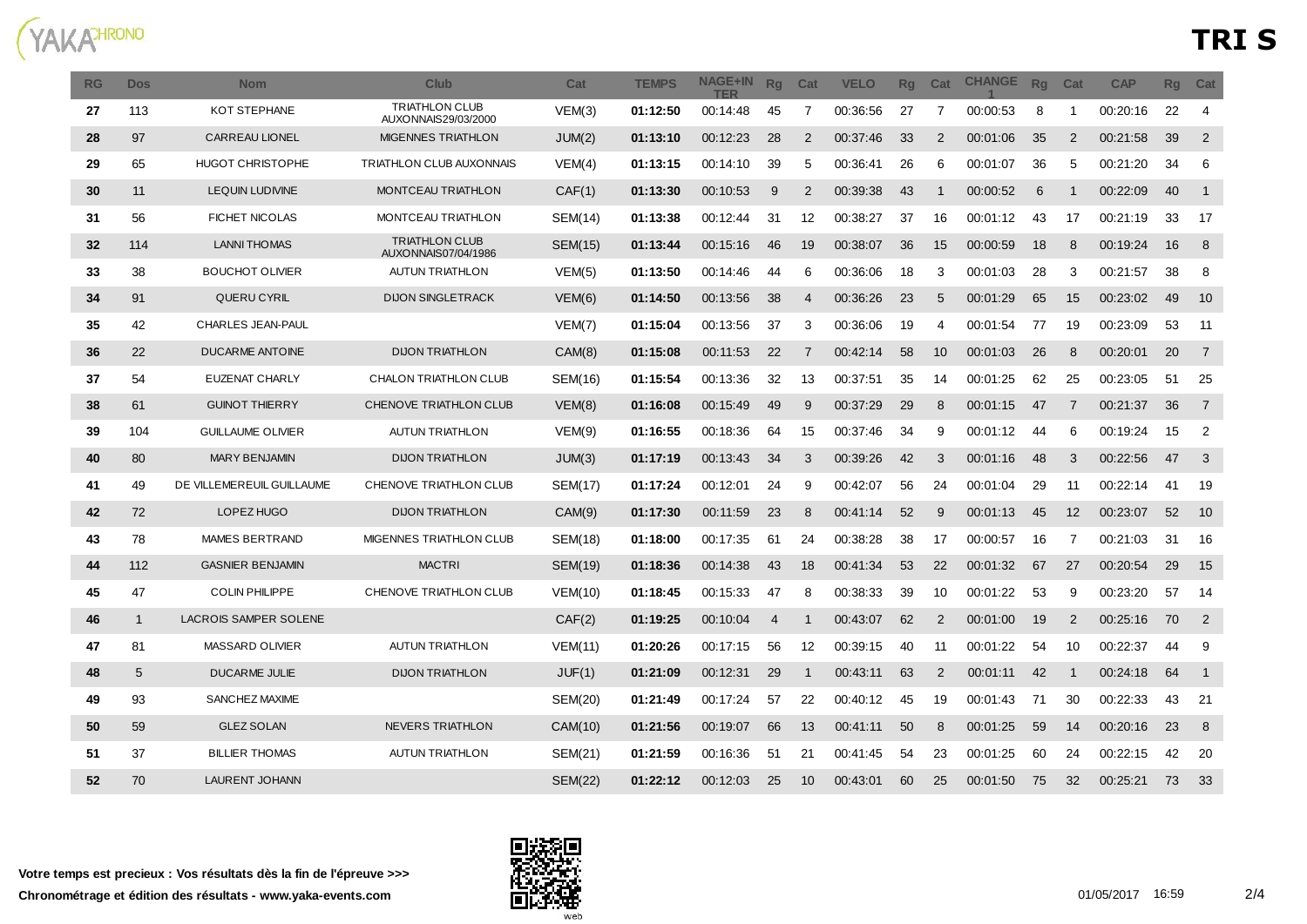

| <b>RG</b> | <b>Dos</b>     | <b>Nom</b>                | <b>Club</b>                     | Cat            | <b>TEMPS</b> | <b>NAGE+IN</b><br>TFR | Rg | Cat | <b>VELO</b> | <b>Rg</b> | Cat | <b>CHANGE</b> | Rq | Cat | <b>CAP</b> | <b>Rg</b> | Cat            |
|-----------|----------------|---------------------------|---------------------------------|----------------|--------------|-----------------------|----|-----|-------------|-----------|-----|---------------|----|-----|------------|-----------|----------------|
| 53        | 34             | <b>BAUT BASTIEN</b>       |                                 | SEM(23)        | 01:22:40     | 00:17:51              | 62 | 25  | 00:40:48    | 49        | 21  | 00:01:17      | 49 | 18  | 00:22:46   | 46        | 22             |
| 54        | 13             | MONTIALOUX ALYSON         | CHALON TRIATHLON CLUB           | CAF(3)         | 01:23:20     | 00:11:20              | 17 | 3   | 00:44:58    | 71        | 3   | 00:01:09      | 40 | 3   | 00:25:55   | 76        | $\mathbf{3}$   |
| 55        | 89             | PENAUD STEPHANE           | <b>SENS TRIATHLON</b>           | VEM(12)        | 01:24:24     | 00:17:34              | 60 | 14  | 00:39:45    | 44        | 12  | 00:01:39      | 69 | 16  | 00:25:28   | 74        | 19             |
| 56        | 44             | <b>CLAUDON LAURENT</b>    | <b>DIJON SINGLETRACK</b>        | <b>SEM(24)</b> | 01:24:24     | 00:17:25              | 59 | 23  | 00:40:43    | 48        | 20  | 00:01:35      | 68 | 28  | 00:24:43   | 66        | 29             |
| 57        | 55             | <b>FAYE BRUNO</b>         | <b>SENS TRIATHLON</b>           | VEM(13)        | 01:24:24     | 00:17:00              | 55 | 11  | 00:40:32    | 46        | 13  | 00:01:25      | 61 | 12  | 00:25:30   | 75        | 20             |
| 58        | $\overline{7}$ | <b>EMONOT NADINE</b>      | U.S. CRETEIL TRIATHLON          | VEF(1)         | 01:24:58     | 00:16:54              | 54 | -1  | 00:43:02    | 61        | -1  | 00:01:08      | 38 | -1  | 00:23:56   | 60        | $\overline{1}$ |
| 59        | 63             | HAULTCOEUR SYLVAIN        |                                 | <b>SEM(25)</b> | 01:25:07     | 00:21:02              | 79 | 31  | 00:39:23    | 41        | 18  | 00:01:44      | 72 | 31  | 00:23:01   | 48        | 23             |
| 60        | 57             | <b>FLORENTIN CLAUDE</b>   | <b>TRIATHLON CLUB AUXONNAIS</b> | VEM(14)        | 01:26:11     | 00:17:24              | 58 | 13  | 00:43:17    | 64        | 18  | 00:01:19      | 52 | 8   | 00:24:13   | 62        | 16             |
| 61        | 73             | LOURY CLAUDE              | MIGENNES TRIATHLON CLUB         | <b>VEM(15)</b> | 01:26:24     | 00:19:56              | 71 | 16  | 00:40:35    | 47        | 14  | 00:01:59      | 79 | 20  | 00:23:56   | 59        | 15             |
| 62        | 32             | <b>BALLORIN GUILLAUME</b> |                                 | VEM(16)        | 01:26:44     | 00:20:59              | 78 | 20  | 00:41:12    | 51        | 15  | 00:01:26      | 64 | 14  | 00:23:10   | 54        | 12             |
| 63        | 3              | CABLEY CAMILLE            |                                 | JUF(2)         | 01:26:46     | 00:14:14              | 40 | 2   | 00:41:45    | 55        | -1  | 00:01:48      | 73 | 2   | 00:29:01   | 82        | 2              |
| 64        | 101            | <b>MAROY CLEMENT</b>      | <b>TCS</b>                      | CAM(11)        | 01:26:47     | 00:18:50              | 65 | 12  | 00:43:46    | 67        | 12  | 00:01:01      | 21 | 6   | 00:23:13   | 55        | 11             |
| 65        | 102            | <b>MAROY PAUL</b>         | <b>TCS</b>                      | VEM(17)        | 01:27:00     | 00:20:05              | 75 | 18  | 00:42:12    | 57        | 16  | 00:01:26      | 63 | 13  | 00:23:20   | 56        | 13             |
| 66        | 79             | <b>MARTOS FLAVIEN</b>     | CONSEIL EUROPE TRI              | <b>SEM(26)</b> | 01:27:25     | 00:15:46              | 48 | 20  | 00:45:04    | 72        | 29  | 00:01:19      | 51 | 20  | 00:25:17   | 71        | 32             |
| 67        | 36             | <b>BEURIENNE CEDRICK</b>  | <b>SENS TRIATHLON</b>           | CAM(12)        | 01:28:45     | 00:16:37              | 52 | 11  | 00:43:25    | 65        | -11 | 00:00:43      | -1 | -1  | 00:28:03   | 79        | 14             |
| 68        | 33             | <b>BARRY BENJAMIN</b>     |                                 | <b>SEM(27)</b> | 01:28:45     | 00:19:59              | 72 | 29  | 00:44:00    | 68        | 27  | 00:01:22      | 55 | 21  | 00:23:26   | 58        | 26             |
| 69        | 35             | <b>BERNARDO GIANELLI</b>  | <b>SENS TRIATHLON</b>           | <b>SEM(28)</b> | 01:28:54     | 00:21:23              | 81 | 33  | 00:45:12    | 74        | 31  | 00:01:01      | 23 | 10  | 00:21:20   | 35        | 18             |
| 70        | 84             | <b>MEUNIER MICKAEL</b>    | <b>SENS TRIATHLON</b>           | SEM(29)        | 01:29:30     | 00:18:18              | 63 | 26  | 00:45:08    | 73        | 30  | 00:01:22      | 56 | 22  | 00:24:45   | 67        | 30             |
| 71        | 100            | RICHARD QUENTIN           | TRICLUB SEURROIS                | CAM(13)        | 01:29:39     | 00:19:49              | 69 | 14  | 00:44:34    | 70        | 13  | 00:01:05      | 34 | 10  | 00:24:13   | 63        | 12             |
| 72        | 87             | PARTHIOT JEAN-LUC         |                                 | <b>VEM(18)</b> | 01:30:00     | 00:20:03              | 73 | 17  | 00:42:49    | 59        | 17  | 00:01:52      | 76 | 18  | 00:25:18   | 72        | -18            |
| 73        | 53             | <b>ENAULT LAURENT</b>     |                                 | SEM(30)        | 01:30:53     | 00:19:26              | 68 | 27  | 00:44:03    | 69        | 28  | 00:02:21      | 85 | 34  | 00:25:06   | 69        | 31             |
| 74        | 67             | <b>LAIR ANTOINE</b>       | <b>SENS TRIATHLON</b>           | CAM(14)        | 01:31:02     | 00:15:53              | 50 | 10  | 00:46:50    | 79        | 14  | 00:01:15      | 46 | 13  | 00:27:06   | 78        | 13             |
| 75        | 77             | <b>MAGNIEN PIERRICK</b>   |                                 | SEM(31)        | 01:31:11     | 00:20:58              | 77 | 30  | 00:45:43    | 76        | 32  | 00:01:29      | 66 | 26  | 00:23:03   | 50        | 24             |
| 76        | 98             | PRUVOST ERIC              |                                 | <b>VEM(19)</b> | 01:32:47     | 00:16:45              | 53 | 10  | 00:45:44    | 77        | 20  | 00:01:25      | 58 | 11  | 00:28:55   | 81        | 22             |
| 77        | 71             | LELARGE GUILLAUME         |                                 | <b>VEM(20)</b> | 01:33:39     | 00:22:13              | 82 | 21  | 00:48:18    | 83        | 22  | 00:02:02      | 81 | 21  | 00:21:09   | 32        | 5              |
| 78        | 48             | <b>COLLIN KEVIN</b>       | <b>DIJON SINGLETRACK</b>        | SEM(32)        | 01:34:32     | 00:19:53              | 70 | 28  | 00:48:03    | 82        | 33  | 00:02:02      | 80 | 33  | 00:24:36   | 65        | 28             |